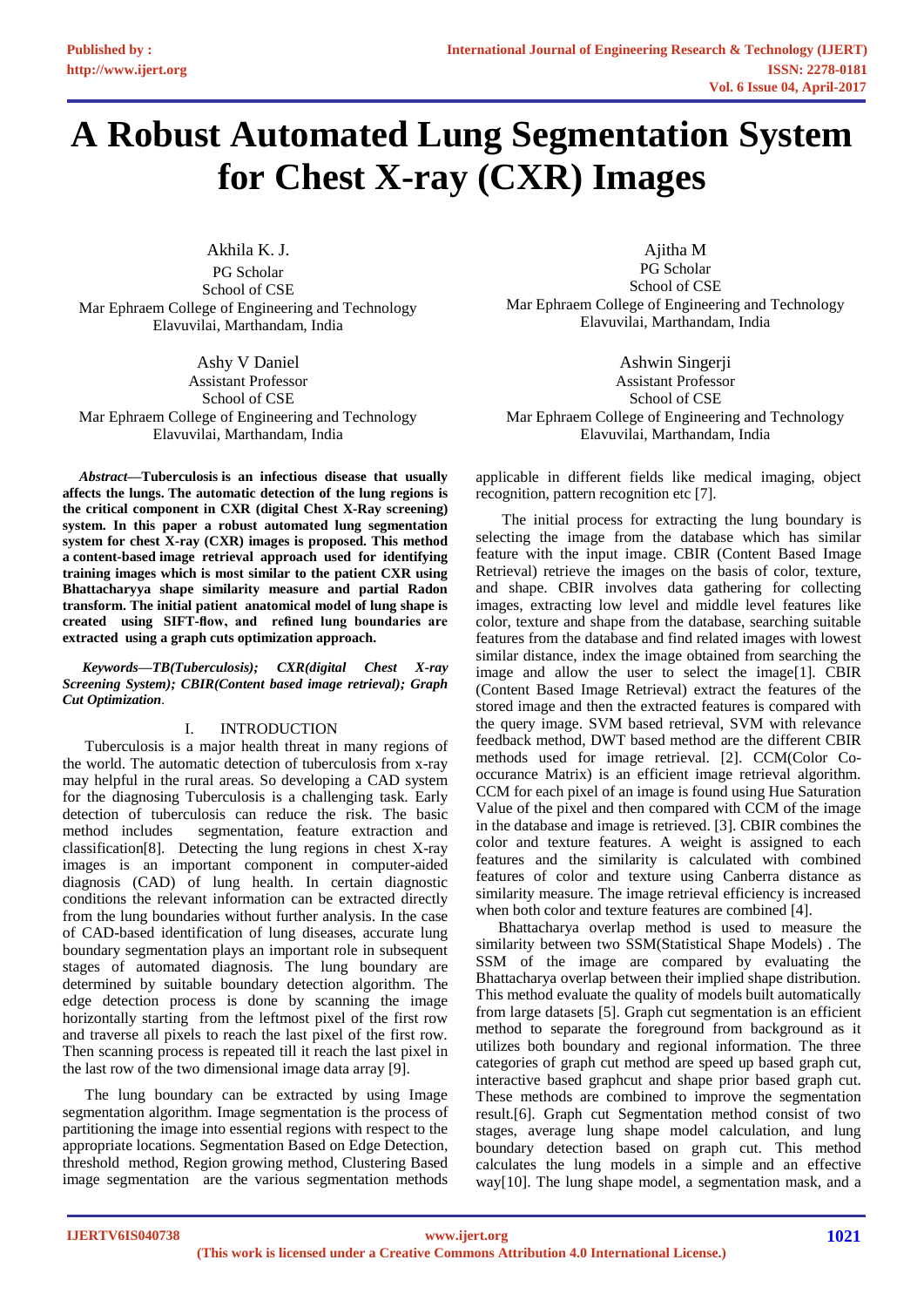simple intensity model is combined to achieve a better segmentation mask for the lung [11]. A general iterative contextual pixel classifier is used for supervised image segmentation. The iterative procedure is statistically wellfounded, and can be considered a variation on the iterated conditional modes (ICM) of Be-sag. Having an initial segmentation, the algorithm iteratively updates it by reclassifying every pixel, based on the original features and, additionally, contextual information.[12]

#### II. MATERIALS AND METHODS

The block diagram of the proposed algorithm is depicted below.



Figure 1. Block diagram of the proposed algorithm

The flow of the block diagram is described below

- The feature from the Database as well as test image is extracted by using Radon transform
- The most similar images are selected from the database by using Bhattacharya shape similarity measure.
- The local feature of the image like gradient orientation and magnitude is calculated by using SIFT flow.
- From the SIFT feature estimate a triangle point and non rigid registration is applied to that value to get the registered image.
- From the registered image the lung boundary is extracted by using graph cut segmentation.

# *A. Content-Based Image Retrieval(CBIR)*

Content-based image retrieval (CBIR) technique is used for retrieving similar images from the databases. It uses visual contents to search images from large scale image

database. A CBIR automatically extract visual attributes such as color, shape, texture and spatial information of the image in the database based on its pixel values.

- Identifies training images similar to patient CXR.
- Uses Partial Radon Transform and Bhattacharyya similarity measure.
- Read test image and resize it to 512x512.
- Adaptive Histogram Equalization improves image quality.
- Compute image gradient in X and Y direction.
- Apply Radon Transform to patient CXR and images in database.
- Images with least Bhattacharya coefficient are retrieved.

### *B. Scale Invariant Feature Transform(SIFT)*

Scale-invariant feature transform (or SIFT) is used to detect and describe local features in images. SIFT detects salient, stable points in an image and uses a much larger number of features from the images.

The scale space is defined by the function given below:

$$
L(x, y, \sigma) = G(x, y, \sigma) * I(x, y)
$$
\n<sup>(1)</sup>

Where  $*$  is the convolution operator,  $G(x, y, \sigma)$  is a variablescale Gaussian and  $I(x, y)$  is the input image.



Figure 2. Differences in Gaussian Pyramids

Eliminate more points from the list of keypoints and find low contrast are poorly localised on an edge.

Assign a consistent orientation to the keypoints based on local image properties. Image gradient magnitude and orientation is calculated as,

Compute gradient magnitude, *m*

$$
m(x, y) = \sqrt{(L(x+1, y) - L(x-1, y))^2 + (L(x, y+1) - L(x, y-1))^2}
$$
\n(2)

Compute orientation, θ

$$
\theta(x, y) = \tan^{-1}\left(\frac{(L(x, y+1) - L(x, y-1))}{(L(x+1, y) - L(x-1, y))}\right)
$$
\n(3)

The local gradient data is used to create keypoint descriptors. The gradient information is rotated to line up with the orientation of the keypoint. This data is then used to create a set of histograms. Keypoints between two images are matched by identifying their nearest neighbours. Scale Invariant Feature Transform Flow is as follows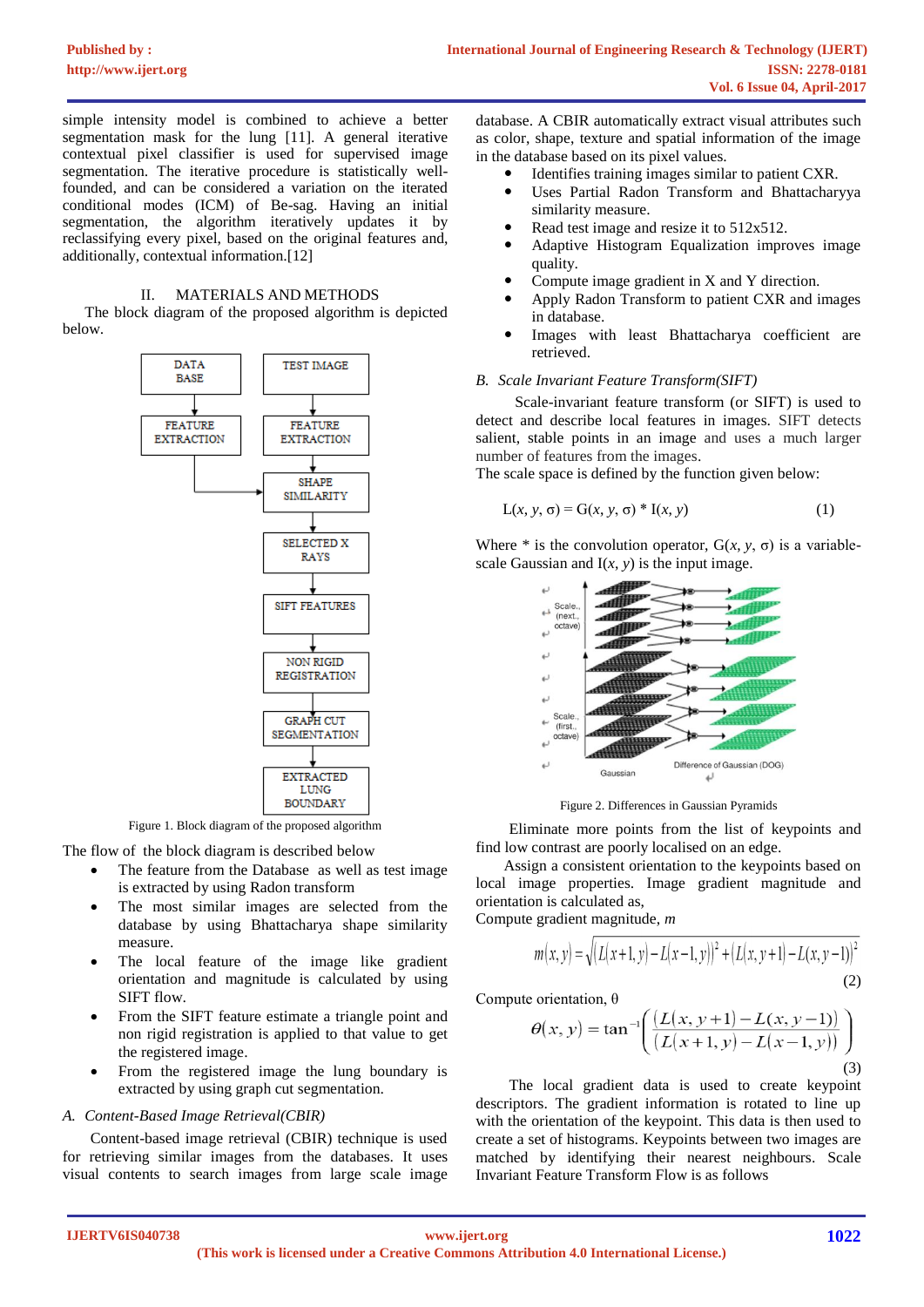- Local gradient information is evaluated using SIFT.
- SIFT features are calculated.
- Gradient orientations and magnitudes are computed at each pixel.
- Gradients are weighted by a Gaussian pyramid in a K x K region.
- The regions are subdivided into k x k quadrants.
- In each quadrant, a gradient orientation histogram is formed.
- The concatenation of orientation histograms form the SIFT descriptor vector.

## *C. Non Rigid Registration*

Non rigid registration is an Elastic transformation involve a large number of parameters they are Nonlinear and Curved. It Can map straight lines into curves





Non rigid image registration is used to optimize an image similarity measure with respect to the transformation parameters. The non-rigid registration steps are as follows

- Registered image into multiple blocks
- **Extract block features**
- Block-node block feature-link
- Assign rate value to each link based on feature similarity
- Assign foreground and background pixel
- Estimate mini cost
- Extract lung and background region

#### *D. Graph cut segmentation*

A graph cut method partition a directed or undirected graph into disjoint sets. The graph cut technique represent the image in the form of graphs. It contain nodes and vertices. Each pixel is represented as a node and the distance between those nodes as the edges.



Figure 4.Graph cut Segmentation

The simplest and best known graph cut method is the min-cut formulation. In the minimum cut technique the size of the cut is not larger than the size of the any other cut. The min-cut of a graph is the cut that partitions G into disjoints segments.

$$
C_{min}(A,B)=\sum_{u\in A, v\in B}W_{uv}.
$$

The steps of Graph cut segmentation is as follows

- Image is divided into multiple blocks(node).
- Extract each block feature similarity(edge).
- Neighborhood edge{p,q}, models boundary properties.
- Edge between terminals and pixels  $\{p,S\}\{p,T\}$ .
- p,q are vertices and S,T are fg and bg terminals.
- Assign a weight for edge based on block features.
- The edge weight between the terminals and the pixels are integrated for image intensity.
- The neighborhood edges are integrated for smoothness.
- Compute min-cut which partition the graph.
- Distinguish foreground and background.

# III. RESULT ANALYSIS







 $(i)$  (k)